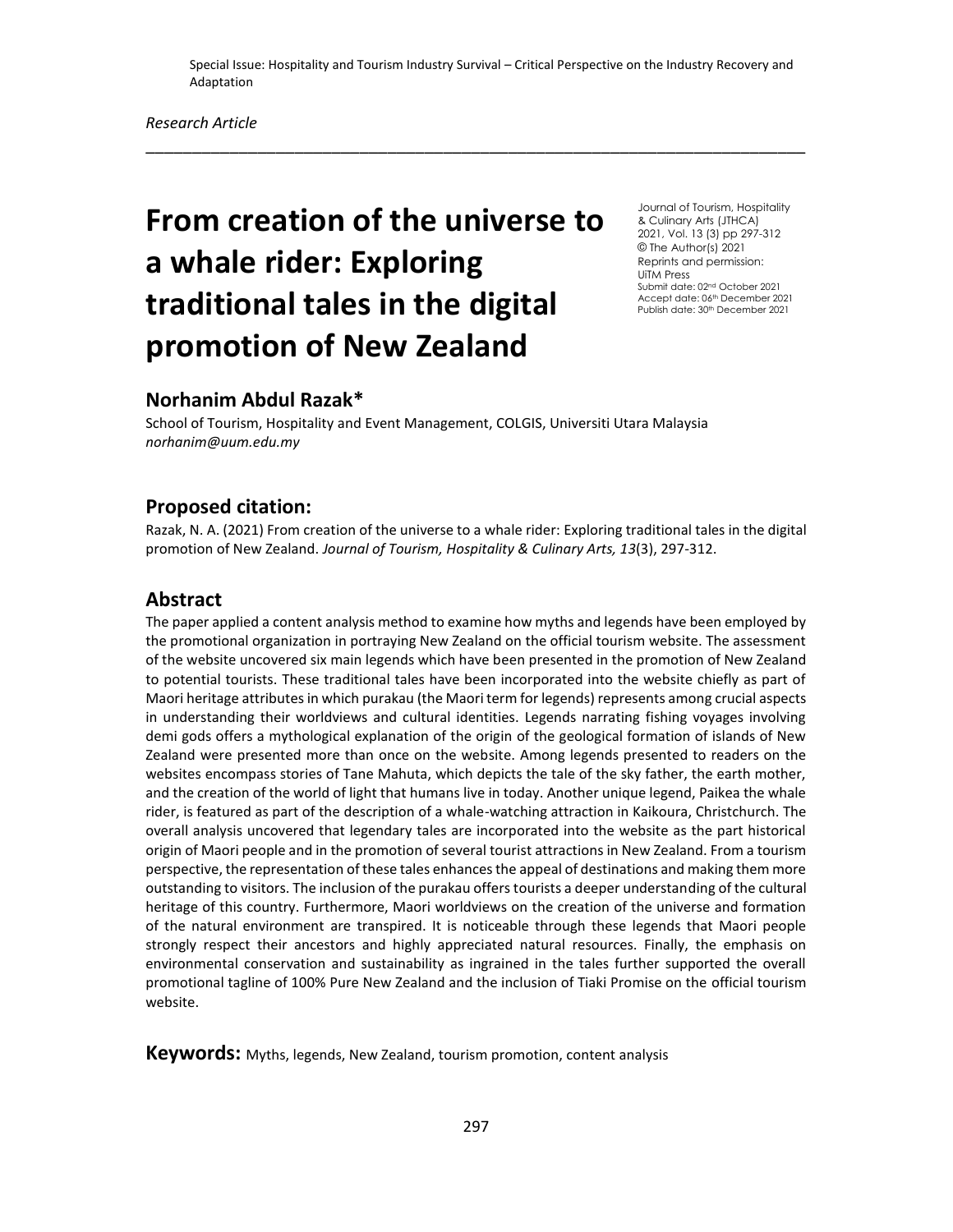## **1 Introduction**

Tourism is considered an important industry to New Zealand or Aotearoa (a Maori name for New Zealand). In 2019, the tourism industry directly generated NZD 16.2 billion, which equivalent to 5.8% of the country's Gross Value Added (GVA) (OECD, 2021). In fact, the total value contributed by the tourism industry is estimated to be even bigger, as other industries that are supporting tourism have created an additional income of NZD 11.2 billion on top of the direct income from the tourism industry (OECD, 2021). In terms of tourist arrivals, it is reported that New Zealand received more than 3.8 million tourists in 2019 (Camper Champ, 2021). In comparison to 2018, this number has observed a slight rise of 0.7%. However, the issue of over-tourism has started to surface in the country's tourism industry, particularly at selected destinations populated by tourists. The indication of over-tourism has been discussed as New Zealand is regarded as a fairly small country, with its population was just approximately 4.9 million in 2019 (Laird, 2021). However, the tourism industry in New Zealand is not entirely dependent on international tourists. As a matter of fact, the contribution of domestic tourists to the country is considerably large. It is reported that domestic tourists have spent NZ\$23.7 billion annually or NZ\$47 million per day (Seeler & Lueck, 2020). Moreover, previous studies conducted before COVID-19 revealed that around 65% of kiwis were interested in traveling within their own country (Seeler & Lueck, 2020).

From some perspectives, the spread of the COVID-19 health pandemic might be a blessing as tourism has been blamed for overcrowding problems and causing negative impacts to the environment. The focus on natural resources and environmental protection has been incorporated as part of the promotion to draw international tourists to New Zealand (Hall, Mitchell & Keelan, 1992). As a country that places great concern on environmental sustainability, Tourism New Zealand has introduced the Tiaki Promise in 2018 (Tourism New Zealand, 2021). The Maori word 'tiaki' denotes protecting and caring for people and places. For potential tourists who have visited the website of Tourism New Zealand, they will come across the Tiaki Promise in the form of textual and video. It has been featured on the website since 2018 to create awareness to tourists that they have to be mindful during their visits (Leedham, 2019). As presented on the website, Tiaki Promise involved the action of asking tourists today to take care of New Zealand's natural resources, particularly land, sea and to respect local culture for the enjoyment of future generations. Moreover, its determination for environmental protection is reflected through its effort in generating funds. Starting from July 2019, international tourists to New Zealand are required to pay a levy of \$35 as part of the strategies to collect additional funds towards the conservation and sustainability of natural resources, which include wildlife protection (Laird, 2021).

There are numerous cultural heritage attractions that have been incorporated into tourism promotion to enhance the appeal of New Zealand to potential tourists, and these attractions include the traditional tales of Maori people. This issue is revealed in several previous studies (e.g., Hall et al., 1992; Carr, 2004; Fang, 2019), which shows that mythological and legendary stories are features of the tourism attractions marketed in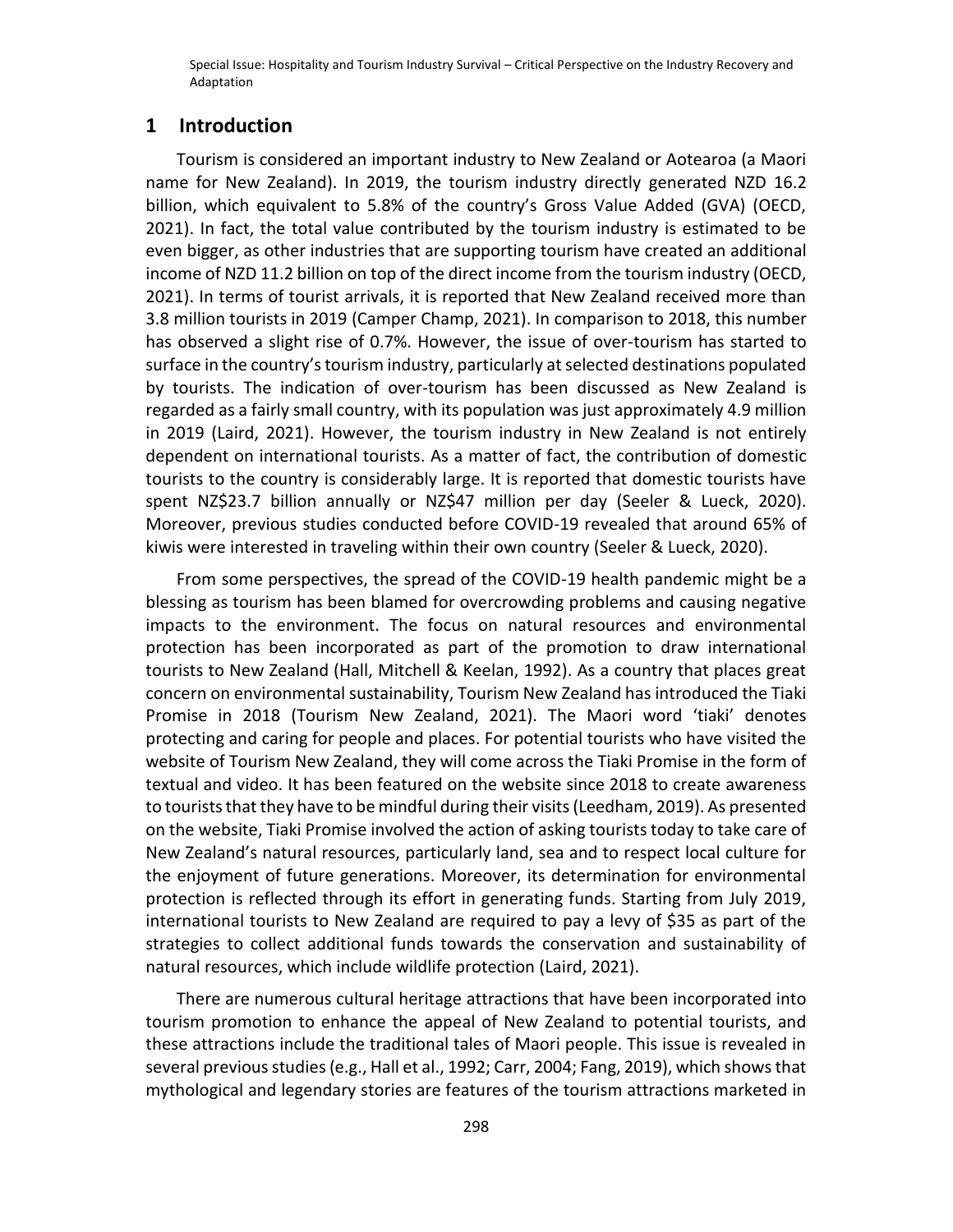New Zealand. For example, Fang (2019) argues that intangible heritage, including myths and legends, are components of contemporary tourism attractions in New Zealand. He further elaborated that Maori mythological stories are among the country's core cultural resources and tourism products. It is acknowledged that previous studies such as Hall et al. (1992) and Carr (2004) have touched on topics related to mythology as parts of heritage tourism and environmental tourism development and products in New Zealand. However, this paper aims to fill in the gap by exploring how the official tourism organization of New Zealand has incorporated myths and legends in the digital promotion of this country as a tourist destination. In particular, it focuses on the types of traditional tales which have been chosen to be featured on the website and how these stories have been projected to potential tourists.

## **2 Literature Review**

By nature, human beings are always drawn to natural resources with exceptional qualities (Luck, 2008) since a long time ago. Different types of natural resources, including mountains, lakes, forests, islands, and wildlife, are among the main tourist attractions in many countries around the world. In the context of New Zealand, these natural features have become assets in luring international tourists as well as local tourists. Since the early days after the arrival of the European settlers in the 1840s, this country has been well-known for its natural attributes (Luck, 2008). For example, the dominant image of New Zealand as pictured by the famous Irish playwright George Bernard Shaw during his visit in 1934 was closely associated with its main natural resources. For example, when he was asked about his perception of this country, Bernard Shaw claimed that there are too many sheep in New Zealand (Carden & Murray, 2010). Additionally, during his visit to the geothermal area known as Tikitere near Rotorua, he asserts that this place appeared like a gateway to hell (Luck, 2008; Lonely Planet, 2021). Based on his statements, as reported by previous scholars, it appears that the image he painted about the country was not entirely appealing at that time. However, he already recognized its nature-based assets. Over time, these resources, such as thermal springs, particularly the Hell Gate and sheep, have transformed into tourist attractions and an icon for New Zealand. Until today, New Zealand is famous for its nature-based tourist attractions such as lakes, mountains, forests, and wildlife.

In addition to natural resources, New Zealand has utilized images of cultural heritage characteristics particularly associated with its indigenous population, i.e., the Maori, to attract international tourists (Hall et al., 1992). It is argued that features of Maori cultural heritage formed a major identity of this country (New Zealand Government, 2021). In general, Maori heritage can be classified into three main categories: i) physical, ii) natural, and iii) intangible (New Zealand Government, 2021). Maori cultural heritage attributes such as hangi (feast), dance, and music are commonly employed to be presented to tourists (Hall et al., 1992). This demonstrates that intangible heritage features, as mentioned above, are among the important parts of tourism attractions in New Zealand.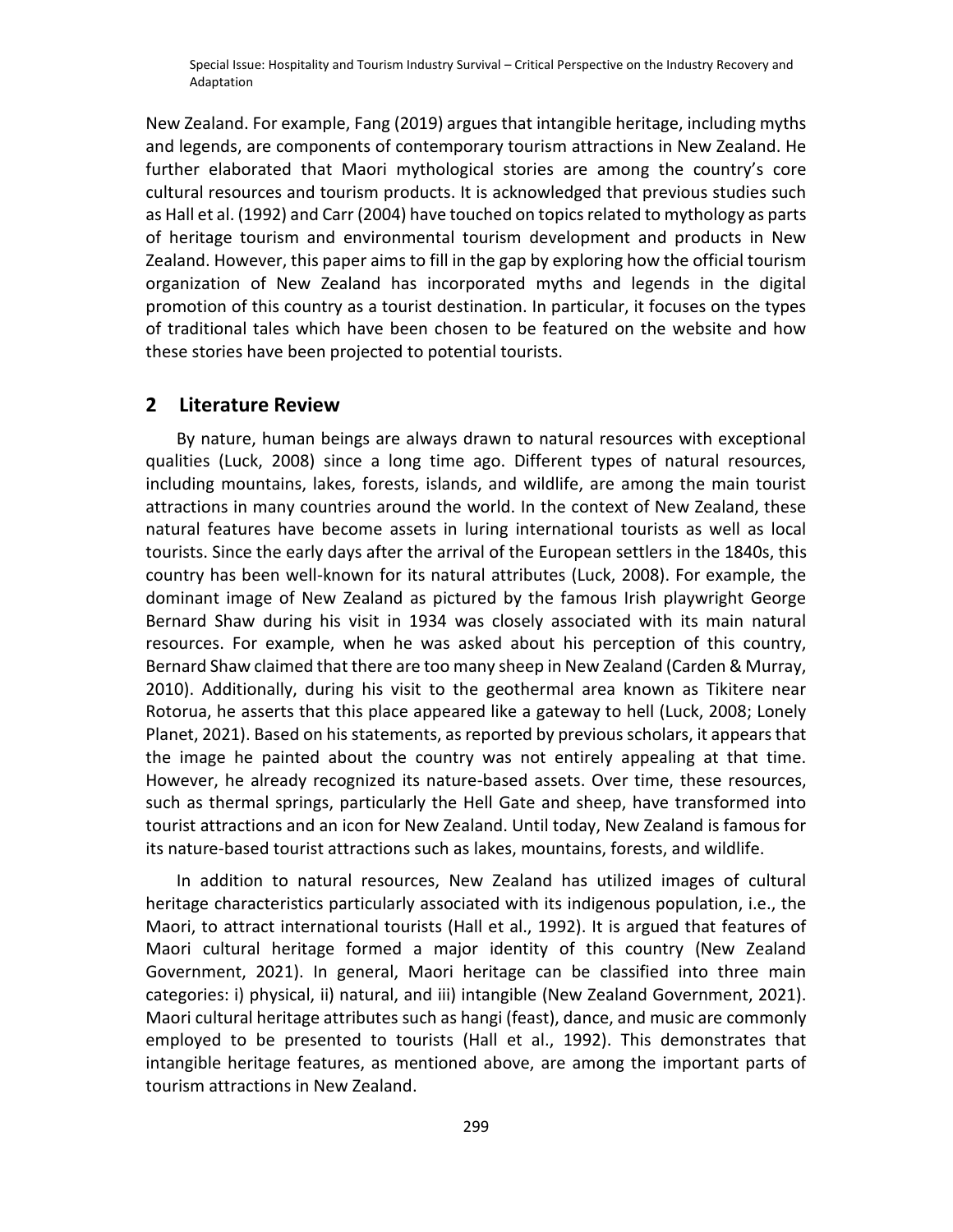Although the concept of 'oral tradition' appears slightly outdated in the modern era, the value of mythology, including mythological and legendary tales, cannot be overlooked in the context of history (Martins, 2012). As one source of historical knowledge, oral traditions convey various types of information such as arts, social aspects, religious and ritual features, moral values from generation to generation (Martins, 2012). In several parts of the world, it is evident that past European explorers and administrators show interest in oral tradition, particularly the traditional tales of the local inhabitants. This fact is apparent in literature published earlier, such as in the context of Malaysia or formerly known as Malaya (Maxwell, 1881; Skeat, 1900) and New Zealand (e.g. Simmons, 1969). It is revealed through these early works that former colonials and Western anthropologists were attracted to investigate Malay and indigenous myths as they are traces of magical elements, which allowed them to enrich their knowledge of the local cultural and spiritual beliefs. Similarly, Simmons (1969) claimed that European settlers and administrators found traditional Maori tales captivating, especially those narrating their origins and migrations. During the early days, past administrators believed that knowledge of traditional tales could expand their understanding of the native population of New Zealand.

The review of previous literature identified that there are great myths and legends narrating stories of the "fishing-up" and "throwing-down" in the area of the Pacific Islands (Nunn, 2003, 2021).Two of the main tales associated with fishing are the stories of Maui fishing up Te ika o Maui or New Zealand and Kupe who encountered New Zealand during his journey to catch a fish (Best, 1982 as cited in Paulin, 2007). According to Buckova (2014), one of the leading mythological figures, Maui, who appears in the fished-up legend, is also present in the traditional tales of the Polynesia region. In many of these legendary stories, Maui is usually portrayed to have an exceptional origin, and he is believed to be partially divine and partially human (Buckova, 2014). On the other hand, throwing down mythological stories presented within the Pacific region tell tales of a god or a higher rank individual who throw down or sprinkle 'earth' up above from a basket or a hand to the ground below to produce islands (Nunn & Pastorizo, 2007). From a geological perspective, the myths of being thrown down can be inferred as events of pouring down volcanic substances after eruption happened. Furthermore, the rich mythological stories found in the area of the Pacific Islands expand the geological knowledge and the possible danger of the Pacific Islands (Nunn & Pastorizo, 2007). It is claimed that the throwing down tales which may have been originated in the area of active volcanic regions were then transported to the non-active volcanic part of the Pacific and have been utilized to explain the origins of many islands. There are several myths and legends found in Oceania, including New Zealand and Australia, which are characterized by cetaceans such as dolphins and whales (Cressey, 1998). It is claimed that the Maori have formed a sacred connection with dolphins and whales since a long time ago. This is understandable as the Pacific Island area is mostly inhabited by seafaring communities, and the Maori people are intimately associated with the sea. The presence of fishes and mammals in the myths and legends of the Maori can be seen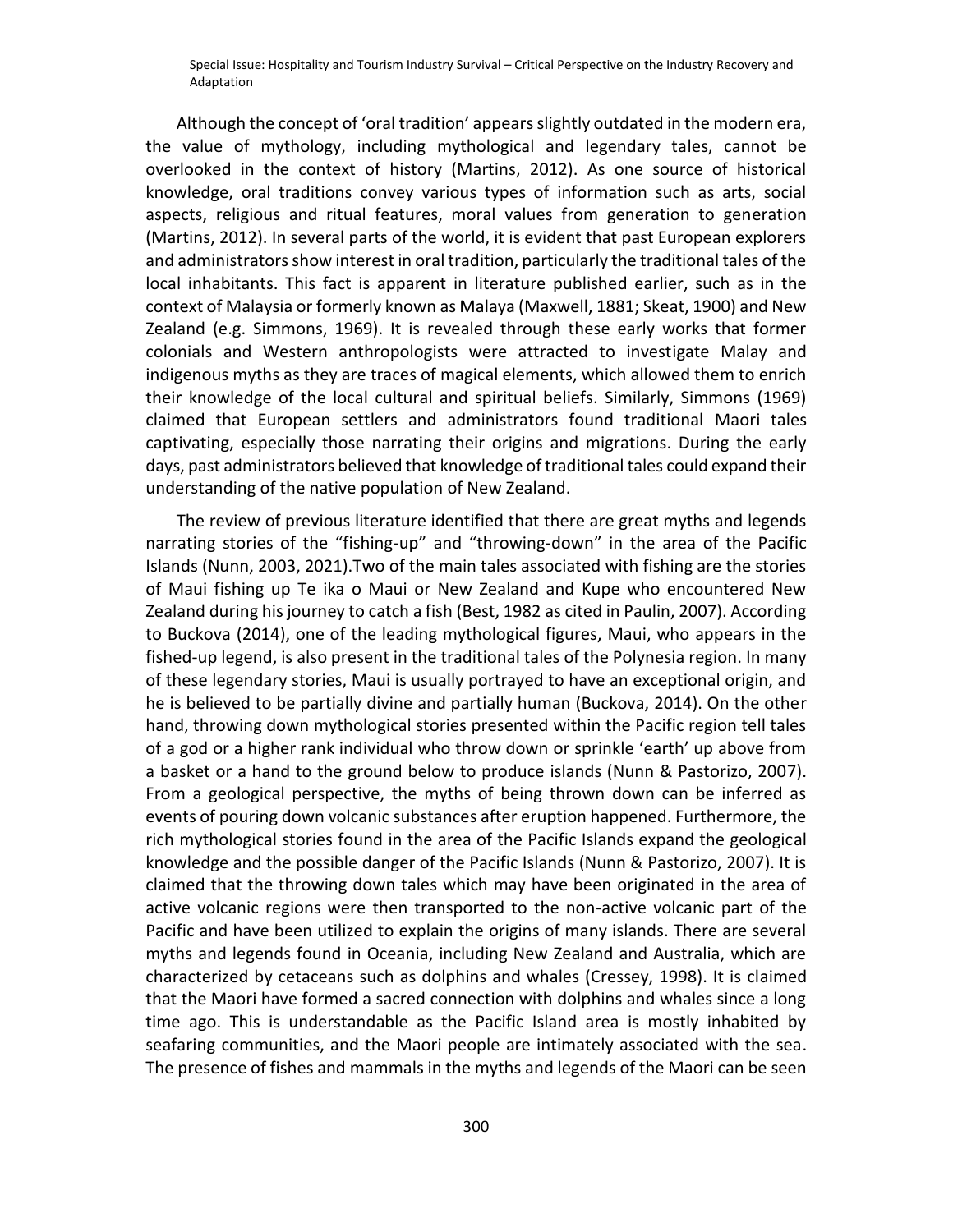from the tale of Maui fishing up the North Island and Paikea, who travelled to New Zealand on the back of a whale (Wehi, Cox, Roa & Whaanga, 2013).

Vitaliano (2007) argued that myths are closely linked to geology as human beings seek to justify or find answers for natural formations surrounding them. In illustrating his point, Vitaliano (2007) further provided evidence on how traditional local communities from around the world, including the Indian tribes in Wyoming to the Cook Islands in the South Pacific, offer mythological explanations for the unique geological formations found in their areas. Similarly, Hall et al. (1992) argued that the Maori offers an explanation of the natural occurrences through myths and legends based on their worldviews. One of the main characteristics of the Maori worldviews is that human has an intimate spiritual bond with the land and other natural elements such as plants, animals, water, air and minerals (Hall et al., 1992).

The significance of myths and legends has been hypothesized by past scholars and practitioners in the field of tourism marketing. For example, Boz (2020) proposed that the addition of mythological and legendary tales in tourism promotion enrich tourist experience and boost the appeal of destinations and sites. Moreover, it is argued that famous legends can play a major role in attracting tourists and can be used as a unique selling point to differentiate between tourist destinations (Reiss, 2006). From a tour guide perspective, myths and legends play crucial parts in their guiding task, especially in making storytelling lively (OURTOR, 2020). It is further argued that tour guides play significant roles in sustaining the myths and legends because visitors are usually more receptive and willing to listen to these traditional stories while touring their places of interest. It is easier to imagine these stories while they are present at the sites associated with myths and legends. Moreover, myths and legends are considered valuable to showcase the cultural heritage of a particular destination to tourists (OURTOR, 2020).

# **3 Methodology**

A content analysis was adopted to assess how myths and legends have been presented and employed in marketing New Zealand on its official website. As posited by a number of distinguished scholars (e.g. Weber, 1990, Neuendorf, 2002, Krippendorff, 2004), this method is considered suitable and reliable to be used in examining communication or media content. This specific technique was selected as the assessment carried out in the paper involved studying the content of one category of promotional tools, a tourism website. The selection of this method is supported by a statement made by Hall & Valentin (2005), who claimed that content analysis could be employed to study the contents of the Worldwide Web. Previously, various communication and promotional means such as newspapers, magazines, brochures, videos, web pages and social media contents have been studied by researchers (e.g. Hou, 2017; Larmolenko & Schneider, 2016; Gillberg & Adolfsson, 2015) utilizing this method. From a holistic perspective, content analysis can be described as an assessment method commonly employed to analyze text (Duriau, Reger & Pfarrer, 2007). Therefore,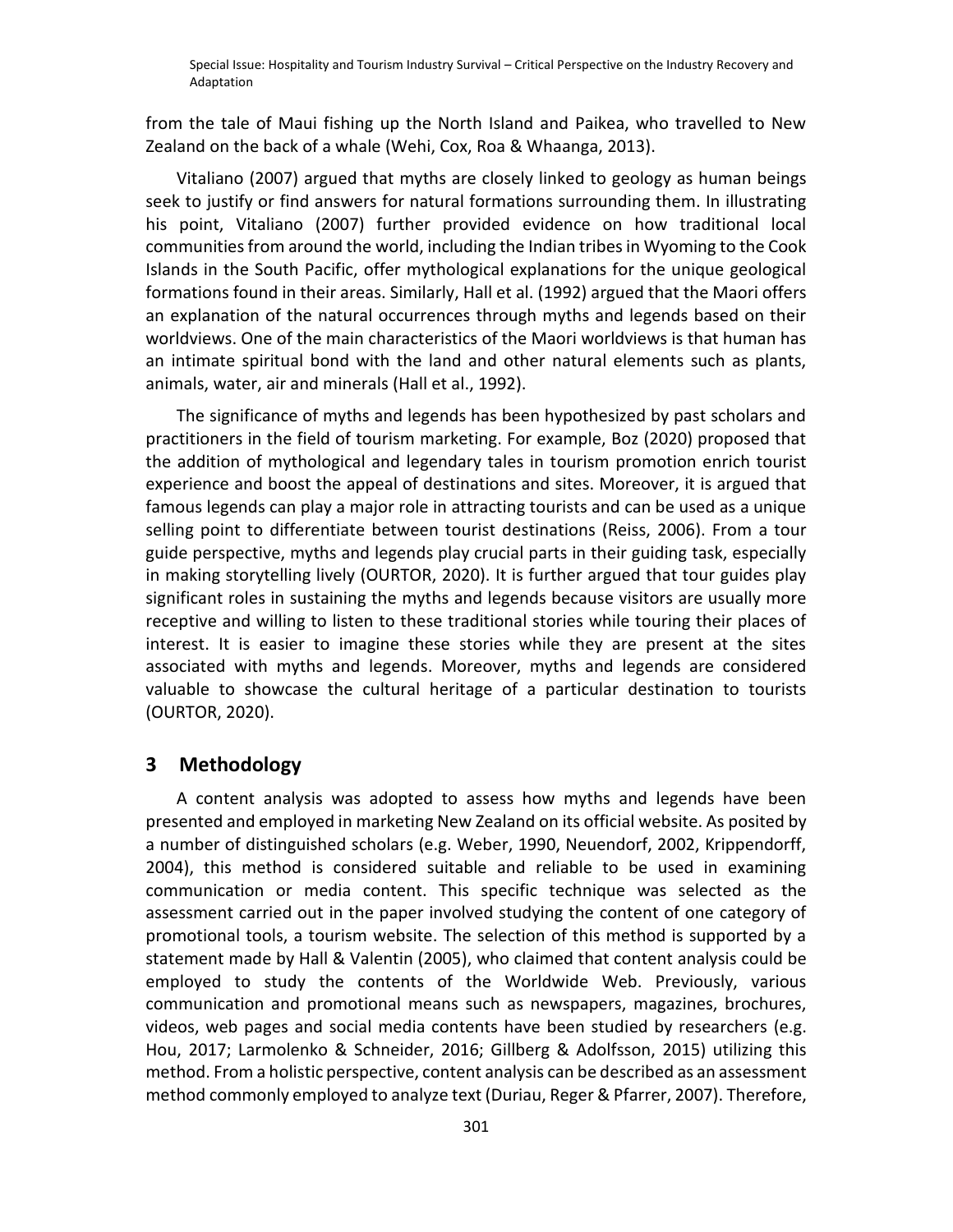it is suitable to be selected in the assessment of textual materials, either in the forms of printed or digital data available online. Although the content analysis was first started as a quantitative method, it has expanded to be applied in the qualitative analysis because it allows the researcher to understand particular issues better. This is possible as the technique required the researcher to carry out a systematic interpretation which creates structure even in the context of the considerable amount of data (Kleinheksel, Rockich-Winston, Tawfik & Wyatt, 2020). Identifying the structure of the data makes it more manageable for researchers to carry out their evaluation and allows them to uncover meaningful findings.

The process of content analyzing has involved undertaking several steps. Although there are some variations in the process of undertaking the content analysis method, several basic steps have been clearly mentioned by previous content analysts (e.g. Finn, Elliott-White & Walton, 2000; Neumann 2003; Hsieh & Shannon, 2005). The initial step was the selection of documents to be examined based on the research question formulated. In the context of this paper, the website of Tourism New Zealand has been chosen. The assessment of a tourism website rather than other modes of promotional tools is considered appropriate for the examination carried out in this paper, as many countries and destinations have developed tourism websites for national their official marketing purposes. It is notable that the use of the Internet, including a website, for the promotion and dissemination of destination images have been acknowledged and widely utilized in the tourism industry (Putra et al., 2018). Thus, it is timely to assess the content of the digital promotional material, particularly a tourism website. The second step was to determine the suitable unit of analysis to be analyzed in which the narrative of myths and legends presented on the website was selected. In the context of this paper, the unit of analysis formulated contains the narratives of traditional tales that featured supernatural beings and magical acts or events which happened in the past. These tales can be identified clearly in the promotional material through introductory statements.

The next stage in the assessment process involved the action of identifying how many traditional stories have directly manifested on the website. Although the assessment performed in this paper involved chiefly a qualitative evaluation, it was started with a quantitative review. Then, the type of tales selected to be presented on the website was determined. This is followed by further analysis of the latent contents of the tales based on the selection of the stories and values embedded in the narratives presented. Lastly, the way these stories have been projected on the website from the perspective of tourism was also assessed. Thus, on the whole, the narratives of myths and legends projected on the website were examined from both manifest and latent contents.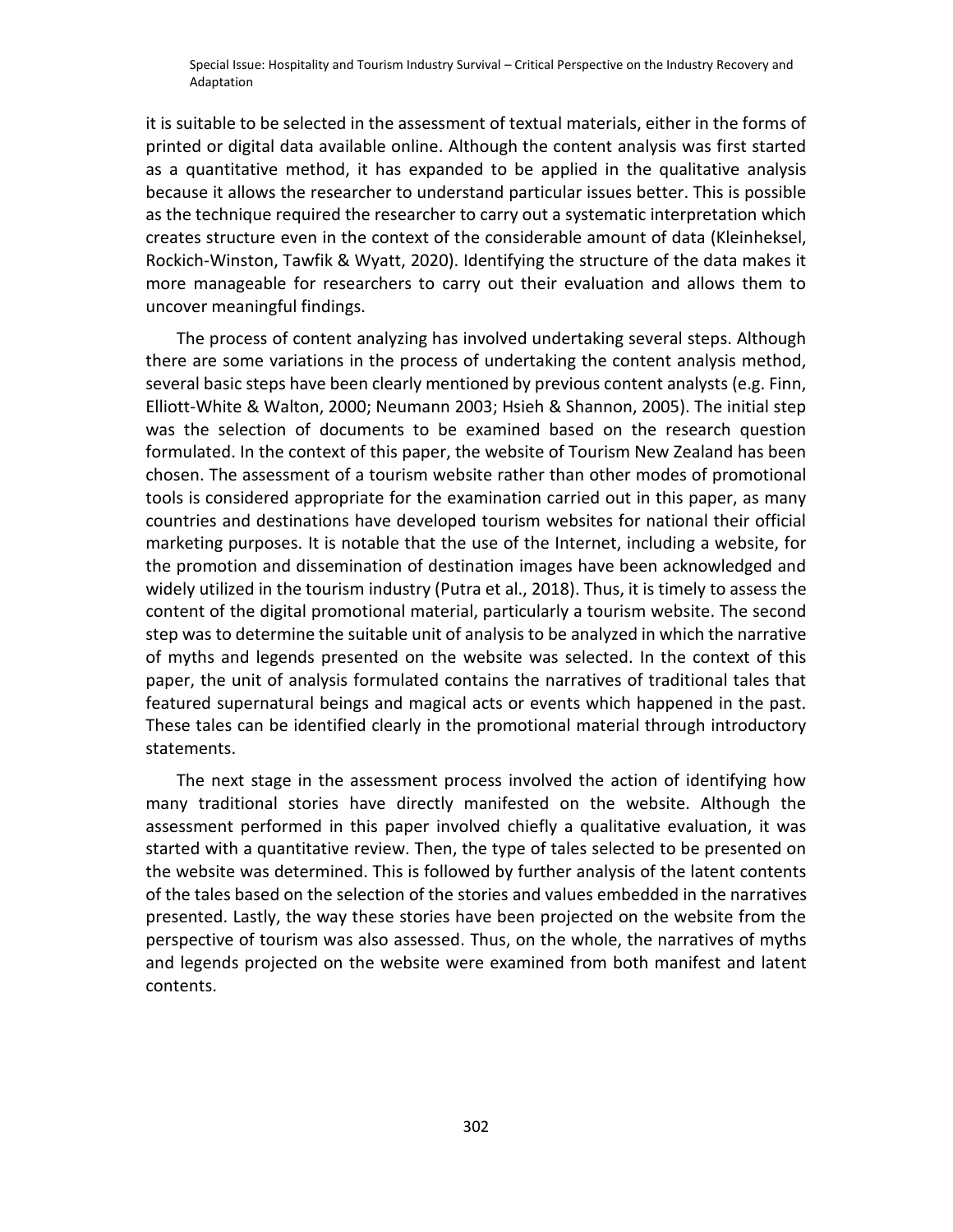## **4 Findings and Discussion**

#### **4.1 Overall Findings**

The assessment of the website developed by the official tourism promotional organization of New Zealand uncovered that there are six major myths and legends which have been incorporated into its digital projection. Firstly, these traditional tales have appeared in the descriptions of background information such as history, origin, and cultural heritage of the local population of this country. One key legend is presented twice in two sections of the website. One particular legend has been incorporated into the description of Maori arts. Secondly, there are stories that have been employed as parts of the description of natural resources and promotion of places of interest for tourists to visit.

## **4.2 The myth of Origin: Maui Tale**

One of the tales featured on the website of Tourism New Zealand is the story depicting the origin of the country. This particular legend is presented in the background projection of the history of New Zealand. This legend depicting an adventure of a demigod known as 'Maui'. Based on the traditional belief of the Maori and Polynesia people, 'Maui' was a smart and talented demigod who, through a fishing trip, created the islands of New Zealand. As stated on the website, the narration of this tale mentions that Maui secretly joins his brother's fishing trip by hiding under the floorboard of the canoe. He waited until they were far away from the shore before showing himself. During this fishing trip, with the help of his brothers, Maui had caught 'Te Ika a Maui", or Maui's fish which is the North Island of New Zealand. This is one of the well-known legends in New Zealand which narrates that the North Island was fished up from the sea according to Maori's belief. Additionally, it is described that the South Island of New Zealand was formed from Maui's canoe, and Steward Island was the anchor of the boat. A fairly long narration of the origin of New Zealand was presented on the website. These descriptions offer a Maori worldview of the origin of this country. Affirmation statements are also included in the website to support this worldview by stating that if a person takes a look at the geographical appearance of New Zealand, it is possible to see that the North Island resembles a fish by detailing the areas which make it looks like a shape of fish. Similarly, the South Island appears like a canoe, as narrated in the legend.

#### **4.3 Purakau the Maori Legends**

Under the section classified as Maori Culture on the website, there is a section pertaining to Purakau or Maori Legends. On the top part of this sub-section, it is claimed that Maori people have an abundance of Purakau or legends. The core stories of Maori legends are presented in this sub-section. One of the key legends presented here again is 'Te ika a Maui'. This tale involves the formation of the North Island of New Zealand. Similarly, the description of a demi-god who was mischievous and fearless who secretly joined the fishing voyage of his brothers. He only shows himself after they sailed far away from shore. Maui then was able to catch the biggest fish, which is the North Island.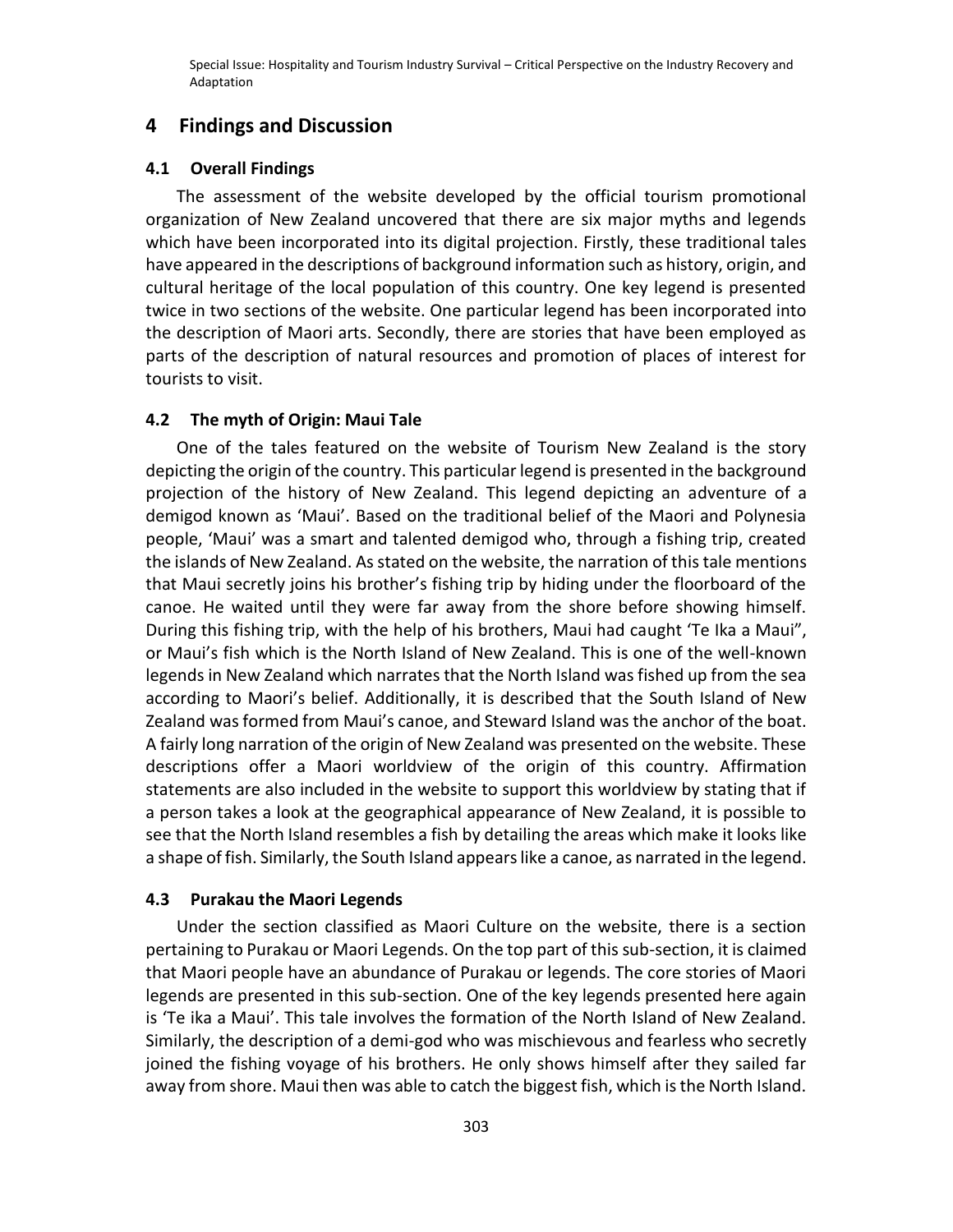This tradition is presented on the website as part of the promotion of Mount Hikurangi, which is located on the East Cape of the North Island. It is claimed that this place was the first part of the fish caught by Maui, which appeared from the ocean. Furthermore, the website states the local tribe Ngati Porou regarded Mount Hikurangi as a sacred site. This is due to the belief that they are the descendants of Maui. Additionally, this mountain is regarded as spiritually meaningful to the Ngati Porou as it is believed to be the final resting site of the Maui canoe in which he and his brothers had used for their fishing voyage as narrated in the legend.

Other attractions connected to the legend which can be found here are Maui carvings. These carvings can be visited on the way to the summit of Mount Hikurangi, which represents Maui and his family members. There are a total of nine carvings, with Maui being positioned in the middle. Tangible objects in the form of artistic carvings have been constructed to honor Ngati Porou ancestors, who also demonstrate that the legend of the fishing trip of Maui is an important part of their heritage. It is recommended by the website that if visitors who like to experience a meaningful trip to the site, they would need to hire a local tour guide. By doing so, they will listen to local legends first-hand from a Maori guide especially relating to Maui. This statement shows that Maori have actively participated in the tourism businesses in New Zealand, and they would like to keep their traditions alive and share them with tourists.

In addition to Mount Hikurangi, the description of the Aoraki Mount Cook National Park integrated a traditional Maori tale. This national park is an important tourist attraction as it is home to the highest mountains and the longest glaciers in New Zealand. The tale featured as part of the description of this mountain narrates the traditional belief associated with its formation. Based on Ngai Tahu legend, after the canoe of Aoroki and his brothers were capsized, the cold wind of the south had transformed them into stone. The canoe turned into the South Island or Te Waka o Aoraki which means the canoe of Aoroki. Aoraki and his brothers then turned into the summits of the Southern Alps. This legend is also connected to the first tale discussed in the findings section.

A legend connected to Tane Mahuta, who is the Lord of the Forest, is another tale projected on the website. This tale is added in the promotion of the Waipoua Forest, located in the Northland region. It is believed that Tane Mahuta is the biggest Kauri tree in the world. The story of Tane Mahuta is a widely recognized legend in New Zealand as it is believed that he created the world of light. As depicted on the website, Tane Mahuta is an outstanding mythological figure in the worldview of Maori. Legend says that Tane Mahuta, the eldest of six siblings, was weary of living in the darkness locked in between Ranginui (i.e., the sky father) and Papa-tū-ā-nuku (i.e., the earth mother). He then pushes them from each other. By separating them apart, he produced the world of light. The world of light is actually the world we as humans live in presently. As reflected in the description of the forest, the main attraction associated with Tane Mahuta is actually the largest kauri tree that can be found there. Some of the kauri trees which can be found here are estimated to be more than 2000 years old. It is maintained that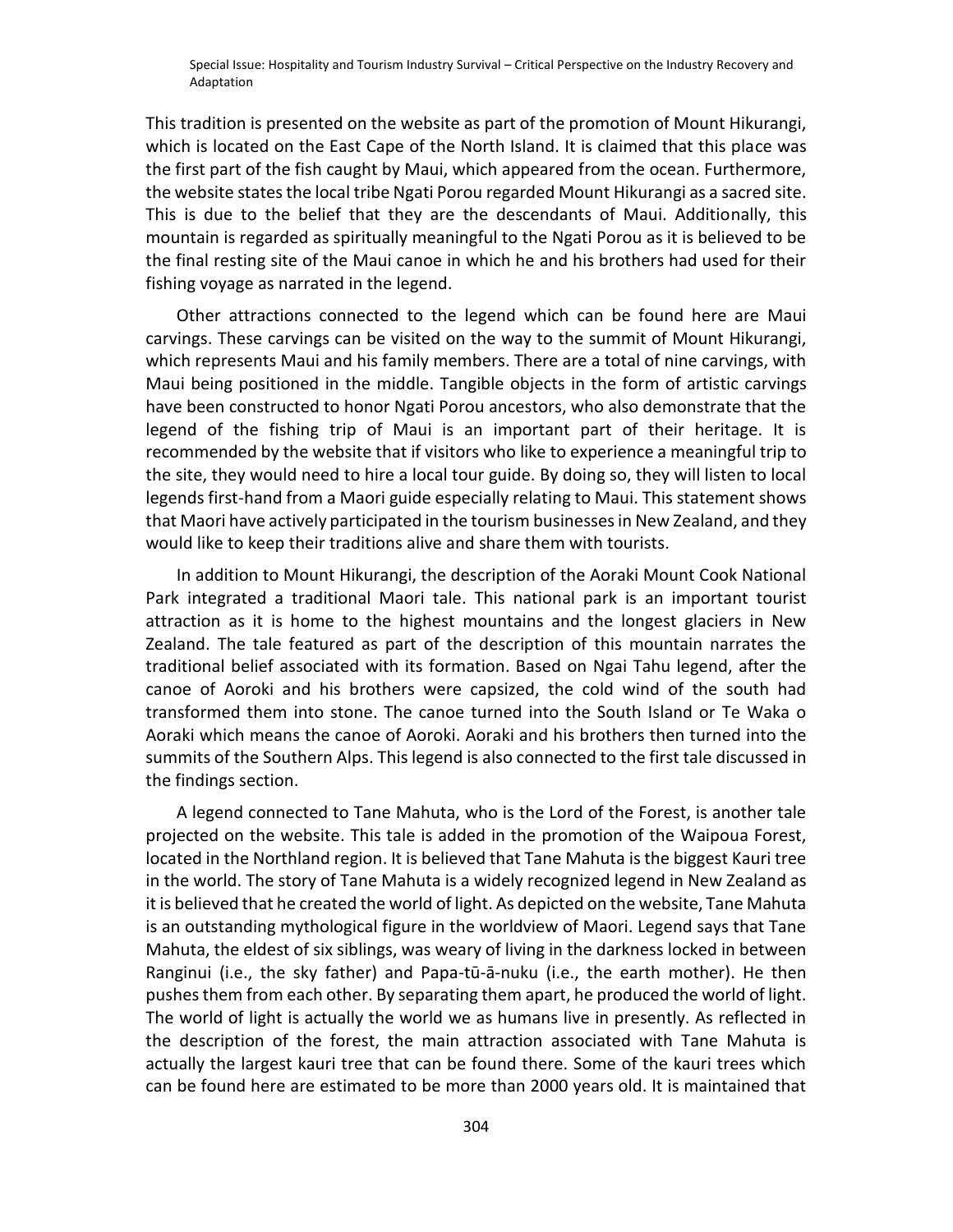among the oldest and highly valuable trees are referred to as Tane Mahuta, who is considered the well-known God of Forest. The tale of Tane Mahuta is a type of legend depicting the creation of the universe.

Another story featured on the website is the renowned love tale in the country. This legend of Hinemoa and Tutanekai is considered the New Zealand version of Romeo and Juliet. This tale is included in the description of the Island of Mokoia, which is situated in the middle of Lake Rotorua. The website claimed that this island is the best location to hear this love story, where the actual event took place a long time ago. This legend tells a story between a beautiful young lady named Hinemoa who lived on the eastern side of Lake Rotorua and Tutanekai, who stayed with his family on Mokoia Island. She was the daughter of a powerful leader and therefore considered as sacred or puhi in which a suitable partner for her would be chosen by her tribe. However, Hinemoa fell in love with Tutanekai, a good-looking young man who was skillful in using the weapon. Yet, Tutanekai was not suitable to marry Hinemoa due to his lower social status. As a way to express his sorrow, Tutanekai would play his flute at night from the shore of Mokoia Island. As Hinemoa people realized the love between these two, they placed the heavy canoes further up the beach to prevent her from using them to go out and meet Tutanekai. Due to her strong love, Hinemoa used empty gourds to help her swim to Makoia Island, guided by the sound of the flute played by Tutanekai. When she reached Makoia Island, she warmed herself at the hot pool located on the island after swimming in the cold water. These two lovers finally met, and this legend had a happy ending after the Hinemoa tribe finally accepted Tutanekai as her husband.

One of the places of interest marketed in the promotion of Lake Rotorua is Mokoia Island. It is stated that visitors will be able to visit this island on a guided tour. During their visits to this island, visitors will have the opportunity to soak into a Waikimihia, which is also widely known as Hinemoa's pool today. It appears that this famous legend in New Zealand has been presented elaborately on the website by Tourism New Zealand. This love story can boost the attractiveness of Lake Rotorua and Mokoia Island in luring tourists as they will be able to visit sites associated with the legend. Moreover, the legend between Hinemoa and Tutanekai has been incorporated into promoting a destination commonly associated with Maori, which can accentuate their competitive edge in attracting tourists interested in experiencing Maori cultural heritage.

Another tale that is manifested as part of Maori cultural heritage is the story of Paikea the Whale Rider. This legend offers an explanation of how the ancestor arrived at the new world. "Māori legend tells the story of the ancestor Paikea who journeyed to a new life in New Zealand on the back of the whale Tohorā" (Tourism New Zealand, 2021). Advertisement for tourists who are interested in going for a whale watching experience is also included. It is mentioned that tourists can go whale watching at the Coast of Kaikoura located on the South Island. If tourists join the whale watch tour in Kaikoura, they would be able to observe the importance of the sea to the local Maori and watch up close the wildlife attractions and listen to the stories of Paikea and other tales directly. This unique tale exposes the intimate relationship between humans and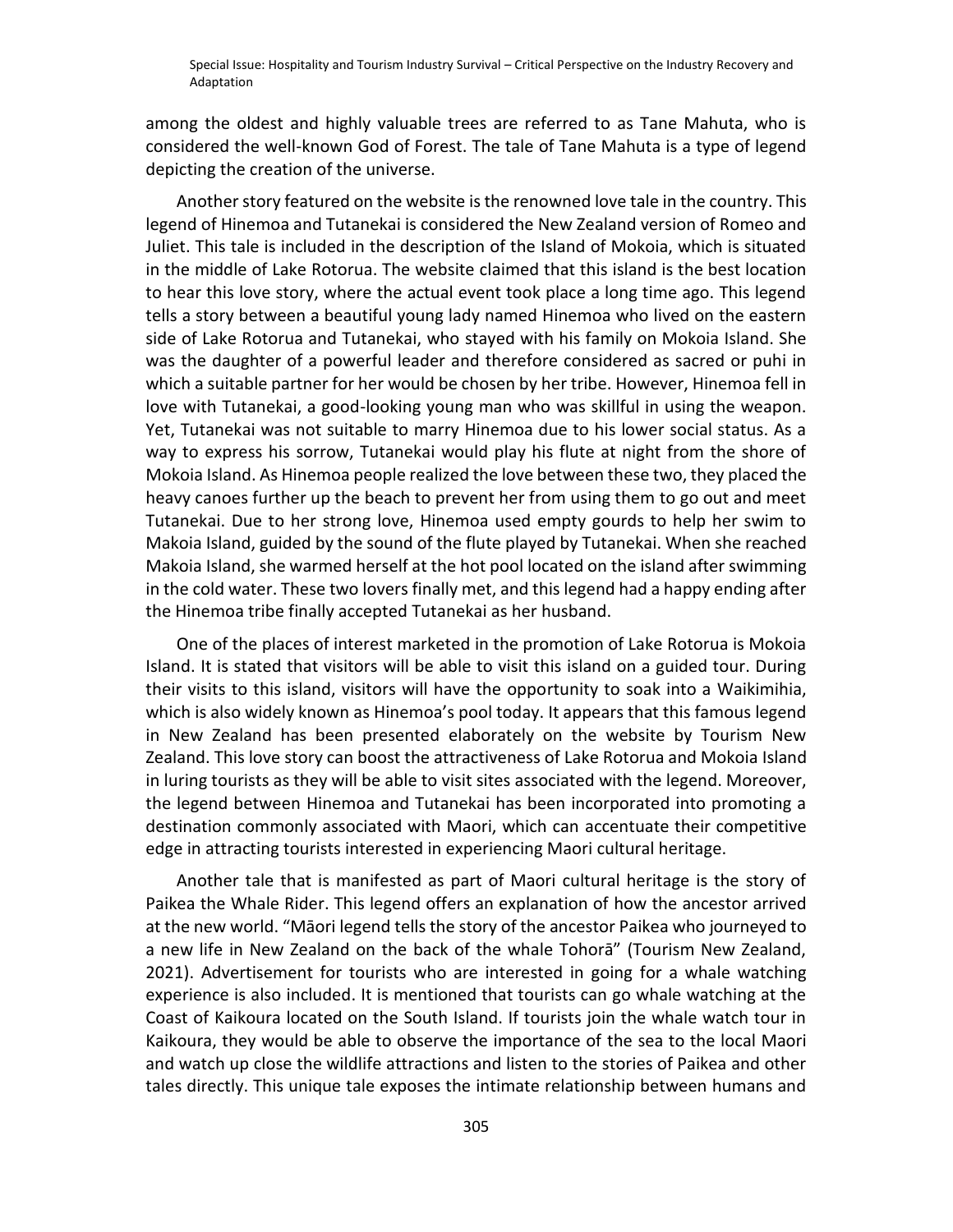their ancestors and the world of nature. It is further explained that the natural environment should be respected rather than manipulated for the sake of profits.

## **4.4 Maori Arts**

A legend associated with Pounamu is also featured on the website. Pounamu is the greenstone of New Zealand, which can be found on the South Island. It is an important art form and presented as part of Maori cultural heritage in the promotion of this country. A legend incorporated as part of this precious stone recounted a story of Taniwha Poutini, who was the protector of pounamu. Legend says that he was in love with a married woman named Waitaki. He then ran away with her. As he was afraid that he would be caught by her husband and his people, he turned her into pounamu and placed her in the river located at the intersection between the Arahura River and a stream named Waitaki. Until today, these streams are famous for pounamu stone. In illustrating the significance of this stone, it is added on the website that the Maori really treasured Pounamu as it carries spiritual meaning to them. For Maori, Poonamu carries symbolic values linked to their ancestors, natural environment, or specific features such as power, wealth, status, love, and peace for wearers. These valuable stones are often carved and designed as a necklace or a pendant. Beliefs associated with these precious stones are also mentioned on the website. It is reminded that people should not be buying these stones or design them for themselves as pounamu should be gifted between two persons. These stones show the relationship between the natural environment and ancestors. As part of an image to showcase a river on the west coast of New Zealand, an aspect of mysticism and adventure has been added. It is claimed that the river appears mysterious and wild, and therefore it is not surprising this treasured greenstone can be found here. It is common to inject element mysticism in the portrayal of myths and legends. Refer to Table 1.1 for Summary of Classification of New Zealand Myths and Legends.

|                | Myths &         | Location          | Type of Story       | Values Ingrained             | Tourist       |
|----------------|-----------------|-------------------|---------------------|------------------------------|---------------|
|                | Legends         |                   |                     |                              | Attraction    |
| $\mathbf{1}$ . | Maui            | Background        | Fishing adventure   | Traditional<br>values        | Origin of New |
|                |                 | information       | involving           | the<br>depicting             | Zealand       |
|                |                 | <b>New</b><br>on. | supernatural        | formation<br>οf<br>the       |               |
|                |                 | Zealand           | beings              | natural resources            |               |
| 2.             | ika<br>'Te<br>a | Mount             | Fishing adventure   | Traditional<br>values        | &<br>Mountain |
|                | Maui'           | Hikurangi,        | involving           | the<br>depicting             | carving       |
|                |                 | Northland         | supernatural        | formation<br>οf<br>the       |               |
|                |                 |                   | beings              | natural resources            |               |
| 3.             | Tane            | Waipoua           | Tale of the Lord of | Ωf<br>Creation<br>the        | Forest        |
|                | Mahuta          | Forest,           | the Forest          | universe.                    |               |
|                |                 | Northland         |                     | relationship<br><b>Human</b> |               |
|                |                 | region            |                     | with<br>past ancestors       |               |

Table 1: Classification of New Zealand Myths and Legends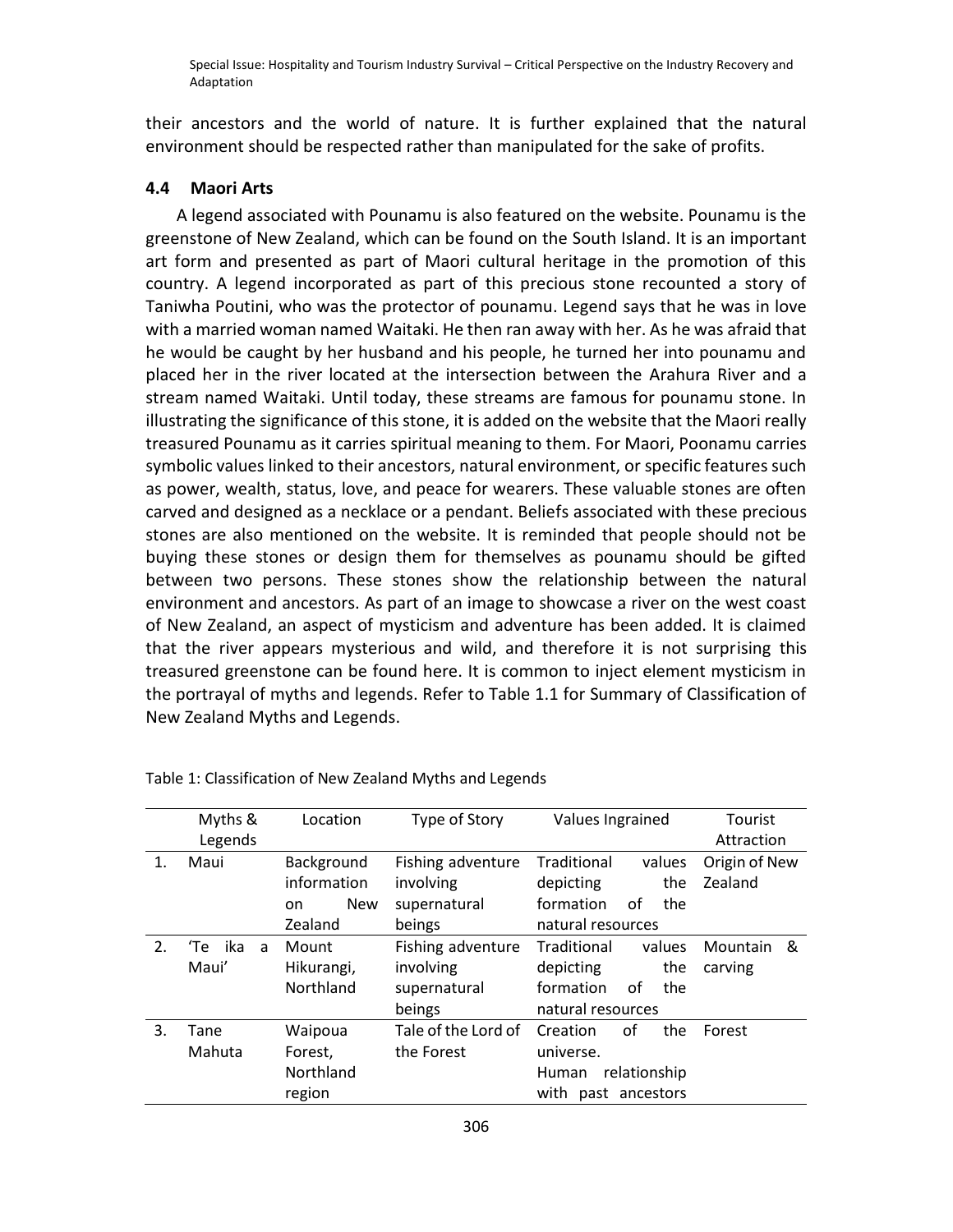and the spiritual

| Aoraki and<br>Aoroki<br>Traditional<br>Mountain<br>4.<br>Sea<br>values<br>voyage<br>his<br>Mount Cook<br>involving<br>depicting<br>the<br>brothers'<br>formation<br>οf<br>the<br>supernatural |  |
|-----------------------------------------------------------------------------------------------------------------------------------------------------------------------------------------------|--|
|                                                                                                                                                                                               |  |
|                                                                                                                                                                                               |  |
|                                                                                                                                                                                               |  |
|                                                                                                                                                                                               |  |
| natural resources<br>legend<br>beings                                                                                                                                                         |  |
| 5.<br>Forbidden<br>Hinemoa<br>Lake Rotorua<br>Love story depicting<br>Island<br>love<br>and                                                                                                   |  |
| & Island of<br>courage and bravery<br>lake<br>and<br>story                                                                                                                                    |  |
| Social status value<br>Tutanekai<br>Mokoia                                                                                                                                                    |  |
| οf<br>Human & whale<br>6.<br>Paikea the<br>Wildlife<br>Coast<br>Relationship                                                                                                                  |  |
| Whale<br>between human and<br>tourism<br>Kaikoura,                                                                                                                                            |  |
| Rider<br>South Island<br>a whale.                                                                                                                                                             |  |
| Respecting<br>nature,                                                                                                                                                                         |  |
| including wildlife                                                                                                                                                                            |  |
| 7.<br>Arahura<br>Forbidden<br>Relationship<br>Pounamu<br>with<br>Maori arts<br>love                                                                                                           |  |
| ancestors and natural<br>a river and a<br>River<br>and<br>story                                                                                                                               |  |
| Waitaki<br>environment<br>stream                                                                                                                                                              |  |
| West<br>Coast                                                                                                                                                                                 |  |
| of<br>South                                                                                                                                                                                   |  |
| Island                                                                                                                                                                                        |  |

#### **4.5 Discussion**

One of the key findings of this paper is that fishing up legend has been incorporated into the official website in supplying background information of the origin of New Zealand to potential tourists. Indirectly, this finding revealed the significance of fishing to the traditional communities of New Zealand. The finding confirmed the previous claim that various traditional tales in New Zealand revolved around fishing expeditions, including voyages made by Maui and Kupe (Best, 1982 as cited in Paulin, 2007). Furthermore, this core legend was represented on the website more than once, thus supports the statement made by Nunn (2003) that among the common mythological stories found in the South Pacific region are 'fished up' and 'thrown down' tales. Therefore, a legend narrating a fished-up story appeared as one of the primary tales recounted in New Zealand, particularly among the Maori. In the past, fishing was not only an important activity to acquire food for the local Maori, but it is a spiritual act in which fish were viewed as the descendants of the god of the sea (Meredith, 2006). Due to this reason, it is reasonable that a tale recounted a fishing voyage involving demigods had been part of their intangible heritage, explaining the origin of New Zealand. This finding supported the claim made by previous scholars that oral tradition, including myths and legends, have formed parts of historical information (Martins, 2012). Furthermore, fishing tales appeared as part of the Maori legendary stories as New Zealand is an island country where fishing is one of the main traditional activities for the locals since a long time ago. This finding is parallel with the statement that the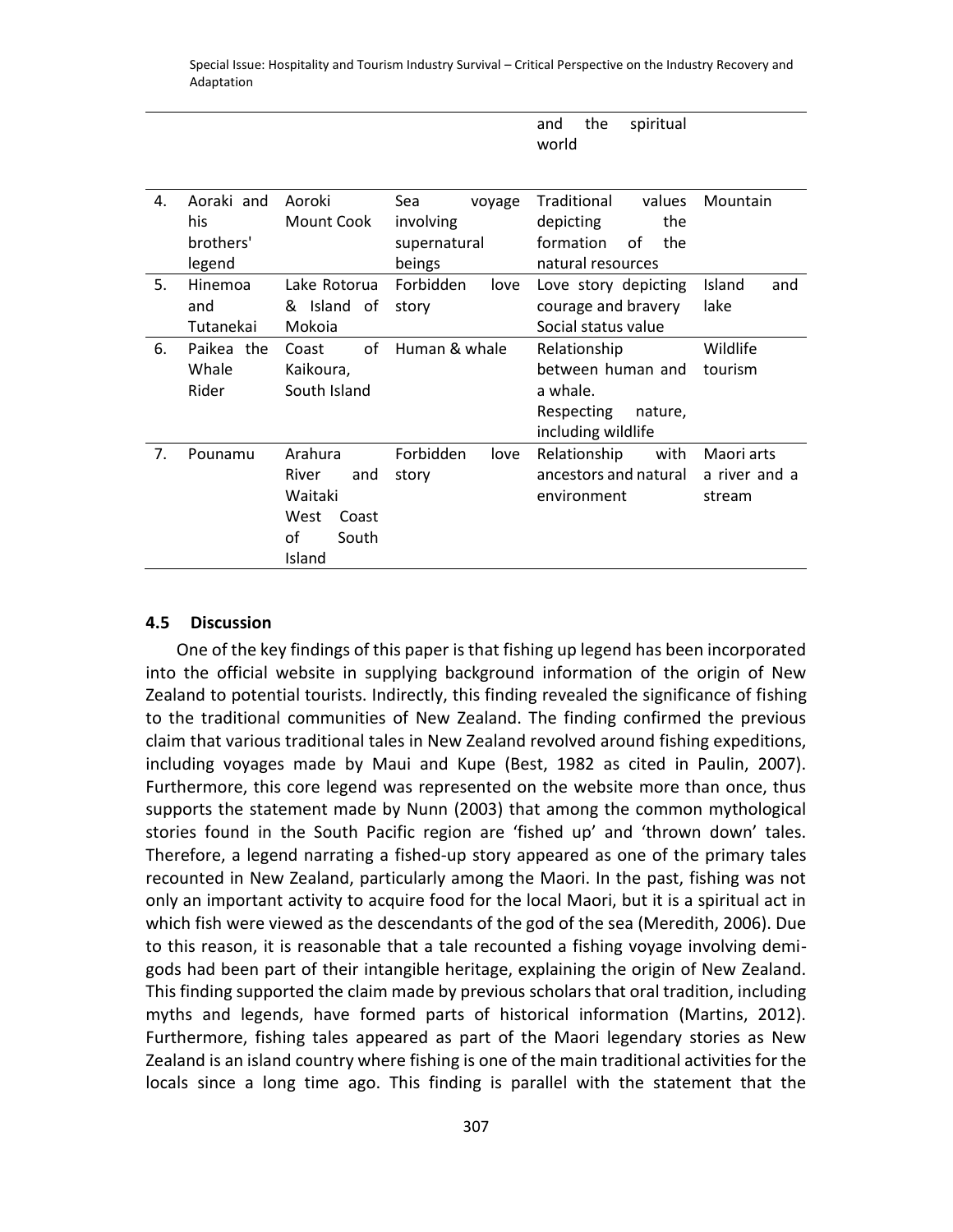indigenous population of New Zealand has been strongly attached to the sea for ages, and it is customary for seafaring communities to have traditional tales involving fishing voyages (Wehi et al., 2013). Thus, findings of this paper in which the main legends featured on the tourism website depict stories involving fishing journeys are well supported by previous scholarly studies.

As implied in the legendary tales, Maori cultural heritage attributes appear relatively significant in forming the identity of New Zealand. Despite its modernization as a Western country, elements of Polynesia traditions are obviously presented as part of New Zealand culture. This is supported by a point made by Martins (2012), which states that Maori social and artistic values are often noticeable with mythological and legendary tales narrated in the country. For example, the importance of social status in the traditional Maori marriage is evident in the legend of Hinemoa and Tutanekai. It is shown that the marriage of high-rank maiden will be arranged and decided by their people. Moreover, the value of *Pounamu* as Maori arts is demonstrated in the description, which accompanied the narrative of this legend. On the website, tourists are advised not to buy these stones as they have spiritual beliefs attached to them. Although these stones are commercially sold to be used as jewellery in New Zealand, culturally, they should be gifted or inherited.

As mentioned in the literature review section, natural resources are among the main tourist attractions promoted in New Zealand, as presented on the website. In fact, since the early days, the association of tourism with nature was strong, as shown by the remark made by Bernard Shaw during his visit in 1934. It appears that that the presence of myths and legends associated with these natural resources act as a bonus in their promotion. Places or sites with rare tales have a competitive advantage as they possess more power to attract tourists. Moreover, it is stated in the literature section that tourists are more interested in listening to stories than facts and figures during their visits. This is because their tours will be livelier and more memorable with the inclusion of myths and legends, as many of these tales contain supernatural and magical aspects. In fact, well-known myths and legends can stimulate further development to places and sites associated with tales, as evident in the context of Maui and Hinemoa and Tutanekai legends. From a holistic viewpoint, the inclusion of rare myths and legends on the website to market tourism in New Zealand boosts the current tagline of 100% Pure New Zealand by highlighting its uniqueness as a tourist destination. These traditional tales also further supported the Tiaki Promise which is recently adopted as part of the promotional effort as some legends promote environmental protection and sustainability.

Overall, the findings of this paper contribute to expanding the knowledge in the field of tourism mythology by detailing how myths and legends have been featured in the fairly new means of tourism promotion, the website, particularly in the context of New Zealand. The type of stories that have been chosen and how these tales have been presented in the promotion of tourism attractions have been discussed in the paper. From a practical point of view, the findings reveal to destination marketers how Tourism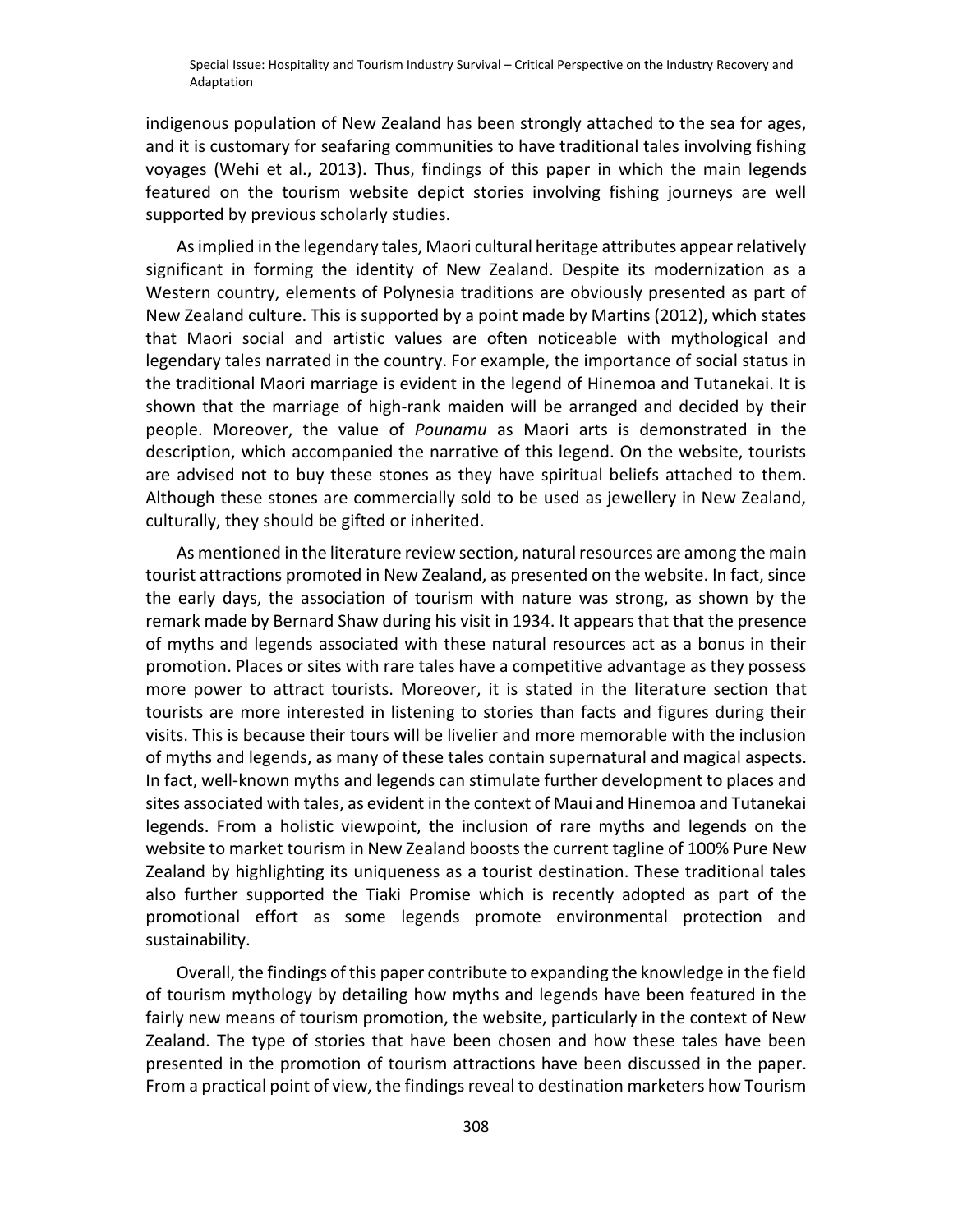New Zealand effectively integrated Maori legends or *purakau* into the official tourism website. Interestingly, the inclusion of traditional tales suits the overall image of this country as a tourist destination and the recent pledge for environmental sustainability via Tiaki Promise.

## **5 Conclusion**

This paper analyzed how myths and legends have been employed in promoting New Zealand as a tourist destination by its official tourism organization in the current website. The assessment of the digital content of the website was carried out using a content analysis method. The findings of this paper uncovered that there are six traditional Maori tales that have been selected and presented on the website of Tourism New Zealand. Legends depicting tales of Maui, Aoroki, Tane Mahuta, Hinemoa, and Tutanekai, Paikea the whale rider, and *Pounamu*. The legend narrating the fishing adventure of the demi god, Maui, which appeared more than once on the website, reveals the significance of the traditional worldviews of the geological formation of this country. As the country is surrounded by sea, the importance of fishing and canoes to local communities in the past is indirectly projected via this tale. Some of the legends manifested on the website are well-known traditional stories often narrated in New Zealand. From a tourism perspective, the inclusion of legends or *purakau* improves the appeal of several nature-based destinations such as national parks, mountains, and lakes in the country. Some of the core Maori worldviews and values reflected through the narratives of the legends include upholding respect to their ancestors and maintaining a good relationship with the natural world. The importance of environmental protection and sustainability of natural resources is integrated into the description of a few legends parallel with the Tiaki promise that has been added to the website. All in all, it is apparent that Maori cultural heritage features, including legends, have been utilized by Tourism New Zealand to enhance the portrayal and the identity of this country as a tourist destination on its current website.

## **6 References**

- Boz, M. (2020). Myths and legends in destination tourism marketing: The story of hero and leander-Canakkale, Turkey. In: I. Coskun, A. Lew, N. Othman, G. Yüksek, & S. Aktas (Eds.), *Heritage tourism beyond borders and civilizations*. Singapore: Springer. doi: 10.1007/978- 981-15-5370-7\_1
- Buckova, M. (2014). Analysing the origin of Māui the semi-divine trickster in Polynesian mythology. *SOS* 13(2), 155-174.

Camper Champ (2021, March 30). *New Zealand Tourism Statistics*. [https://camperchamp.com.au/statisti cs/new-zealand/](https://camperchamp.com.au/statisti%20cs/new-zealand/)

- Carden, S. & Murray, C. (2010). *New Zealand unleashed: the country, its future and the people who will get it there*. Auckland: Penguin Random House.
- Carr, A. (2004). Mountain places, cultural spaces: The interpretation of culturally significant landscapes. *Journal of Sustainable Tourism*, 12 (5), 432-459.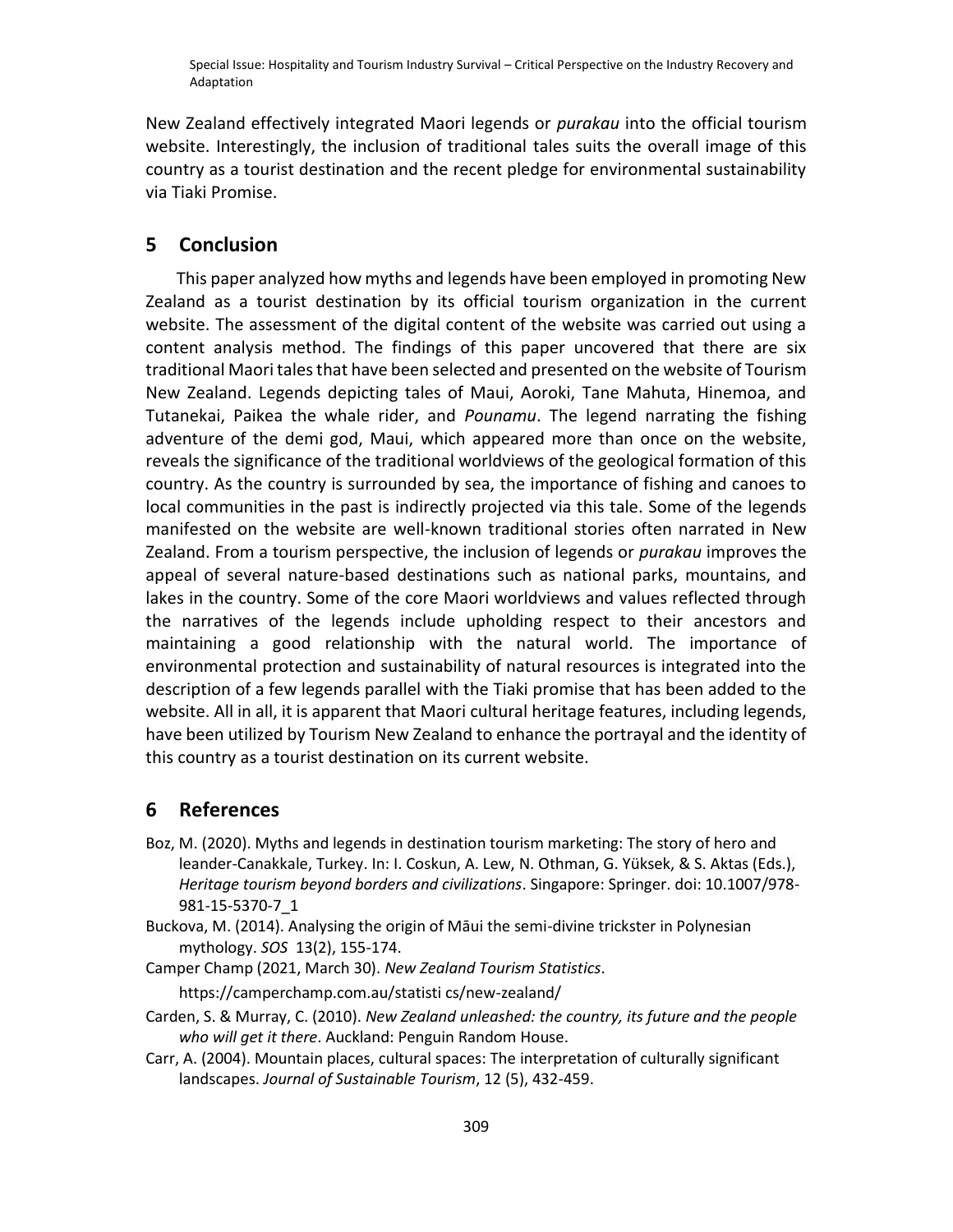- Cressey, J. (1998). Making a splash in the Pacific: Dolphin and whale myths and legends of Oceania. *Rapa Nui Journal,* 12: 75-84.
- Duriau, V. J., Reger, R. K. & Pfarrer, M. D. (2007). A content analysis of the content analysis literature in organization studies: Research themes, data sources, and methodological refinements. *Organizational Research Methods*, 10(5), 5-34. [doi:](https://doi.org/10.1177%2F1094428106289252)  [10.1177/1094428106289252](https://doi.org/10.1177%2F1094428106289252)
- Fang, Y. (2019). 'Kia Ora': Cultural tourism, language revitalization & 'Te Reo Māori'. (Unpublished master's thesis) Auckland University of Technology, Auckland, New Zealand.
- Finn, M., Elliott-White, M. & Walton, M. (2000). Tourism & Leisure Research Methods: Data Collection, Analysis and Interpretation. Essex: Pearson.
- Gillberg, N. & Adolfsson, P. (2015). Proud to be pride: A content analysis of city websites. *The International Journal of Community Diversity*, 14(3), 1-13.
- *Glastonbury and the legend of King Arthur* (Unpublished master's thesis). Bournemouth University, United Kingdom.
- Hall, C. M. & Valentin. A. (2005). Content analysis. In: B. W. Ritchie & P. Burns, P. (Eds.), *Tourism research methods: Integrating theory with practice* (pp. 191-209). Wallingford: CAB International.
- Hall, C. M., Mitchell, I. & Keelan, N. (1992). Maori culture and heritage tourism in New Zealand. *Journal of Cultural Geography*, 12, 115-128. doi: 10.1080/08873639209478414.
- Hou, Z. (2017). Comparison study of advertising videos of tourism city image-based on the content analysis method. *EURASIA Journal of Mathematics Science and Technology Education*, 13(10):6837-6846. doi: 10.12973/ejmste/78521
- Hsieh, H. F. and Shannon, S. E. (2005). Three approaches to qualitative content analysis. *Qualitative Health Research*, 15(9), 1277-1288.
- Kleinheksel, A. J., Rockich-Winston, N., Tawfik, H., & Wyatt, T. R. (2020). Qualitative research in pharmacy education: Demystifying Content Analysis. *American Journal of Pharmaceutical Education*, 84 (1).
- Krippendorff, K. (2004). *Content analysis: An introduction to its methodology.* Thousand Oaks, CA: Sage.
- Laird, S. (2021, March 29). New Zealand readies tourism industry for sustainable return. *Travel Pulse*. https://www.travelpulse.com/news/destinations/new-zealand-readies-tourismindustry-for-sustainable-return.html
- Larmolenko, S. & Schneider, P. (2016). Destination image representation online: Content analysis of Ukraine travel related websites. *Travel and Tourism Research Association: Advancing Tourism Research Globally*. 10.

https://scholarworks.umass.edu/ttra/2010/Visual /10

- Leedham, M. (2019, April 29). Show your love for NZ: Will you take the 'Tiaki Promise' before you arrive? *Travel to Change the World*. https://traveltochangetheworld.com/love-for-nzwill-you-take-the-tiaki-promise-before-you-arrive/
- Lonely Planet (2021). *Hell's Gate: Natural feature in Rotorua Lakes*. https://www.lonelyplanet.com/new-zealand/rotorua-lakes/attractions/hells-gate/a/poisig/1173131/1320077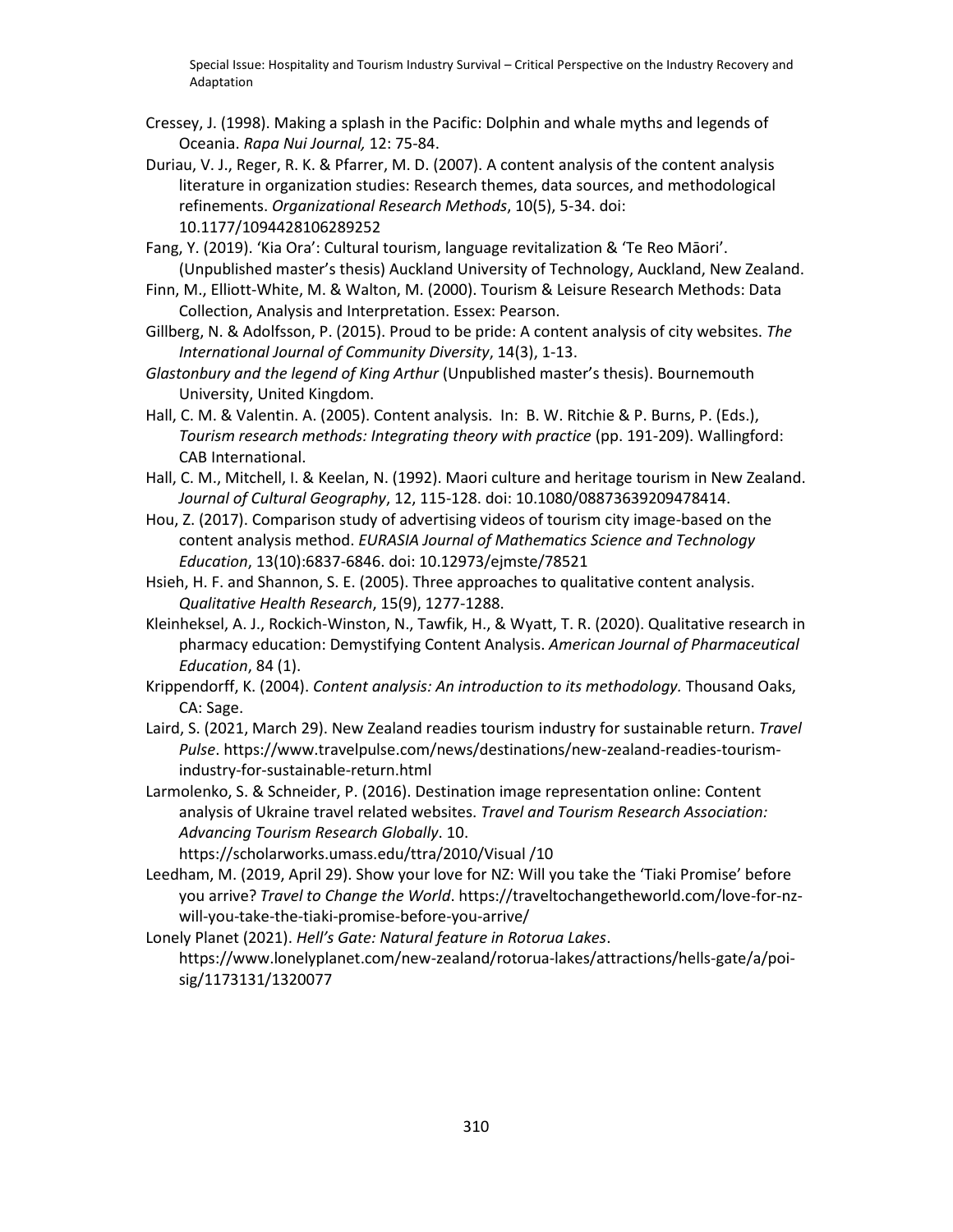- Luck, M. (2008). Tourism in protected areas: A New Zealand perspective. In: In C. Eilzer, B. Eisenstein, & W. G. Arlt (Eds.). *National parks and tourism: Answers to a global question from the international competence network of tourism management (ICNT)* (pp.101-119). Martin Meidenbauer Verlag.
- Martins, N. U. (2012). The positions of oral tradition (myths, mythology and legends in historical records). *International Conference on Humanity, History and Society*, IPEDR, 4, 159-161.
- Maxwell, W. E. (1881). The folklore of the Malays. *Journal of the Straits Branch of the Royal Asiatic Society*, (7), 11-29.
- Meredith, P. (2006). Te hī ika Māori fishing Tools, grounds and methods. *Te Ara - the Encyclopedia of New Zealand*. http://www.TeAra.govt.nz/en/te-hi-ikaMāori-fishing/page-2
- Neuendorf, K. A. (2002). *The Content Analysis Guidebook*. Thousand Oaks: Sage.
- Neumann, W. L. (2003). *Social Research Methods: Qualitative and Quantitative Approaches*. 5th edition. Boston: Allyn and Bacon.
- New Zealand Government (2021, June 8). *Māori culture and heritage*.

Nunn, P. D. (2003). Fished up or thrown down: The geography of Pacific Island Origin Myths. *Annals of the Association of American Geographers*, 93(2). doi: 10.1111/1467-8306.9302006

- Nunn, P. D. (2021). O cei na vulavula? Insights and regrets of a foreign geoscientist in the Pacific Islands. *Geosciences*, 11, 182. doi: org/10.3390/ geosciences11050182
- Nunn, P. N. & Pastorizo, M. R. (2007). Geological histories and geohazard potential of Pacific Islands illuminated by myths. In: L. Piccardi & W. B. Masse (Eds.), *Myth and Geology (143- 163)*. London: The Geological Society of London.
- OECD (2021). *Tourism Trends and Policies 2020*. https://www.oecdilibrary.org/sites/e9d9 a2e0 en/index.html?itemId=/content/component/e9d9a2e0-en
- OURTOR (2020, July 30). The importance of myth and legend while travelling. https://www.ourtor.com/post/ the-importance-of-myth-and-legend-while-travelling
- Paulin, C.D. (2007). Perspectives of Maori fishing history and techniques. *Tuhinga*, 18, 11-47.
- Putra, F. K. K., Saepudin, P., Adriansyah, E., & Adrian, I. G. A. W. (2018). Digital tourism: A content analysis of West Java tourism websites. *Journal of Indonesian Tourism and Development Studies*, 6(2), 73-84. doi: 10.21776/ub.jitode.2018.006.02.02
- Reiss, S. (2006). *Legends as unique selling proposition for the marketing of destinations: The case of Glastonbury and the legend of King Arthur*. (Unpublished Master thesis). Bournemouth University.
- Seeler, S. & Lueck, M. (2020, May 4). The coronavirus survival challenge for NZ tourism: affordability and sustainability. *The Conservation*. https://theconversation.com/thecoronavirus-survival-challenge-for-nz-tourism-affordability-and-sustainability-137256
- Simmons, D. R. (1969). A New Zealand myth: Kupe, Toi and the 'Fleet'. *The New Zealand Journal of History*, 3(1): 14-31.
- Skeat, W. W. (1900). 74. Report on Cambridge Exploring to the Malay Provinces of Lower Siam. *Journal of the Anthropological Institute of Great Britain and Ireland*, 73-77.
- Tourism New Zealand (2021, July 2). *Tiaki – Care for New Zealand.*  https://www.tourismnewzealand.com/ tools-for-your-business/tiaki-care-for-newzealand/
- Vitaliano, D. B. (2007). Geomythology: geological origins of myths and legends. *Geological Society,* 273 (1): 1-7. doi: 10.1144/GSL.SP.2007.273.01.01
- Weber, R. P. (1990). *Basic content analysis*. London: Sage.